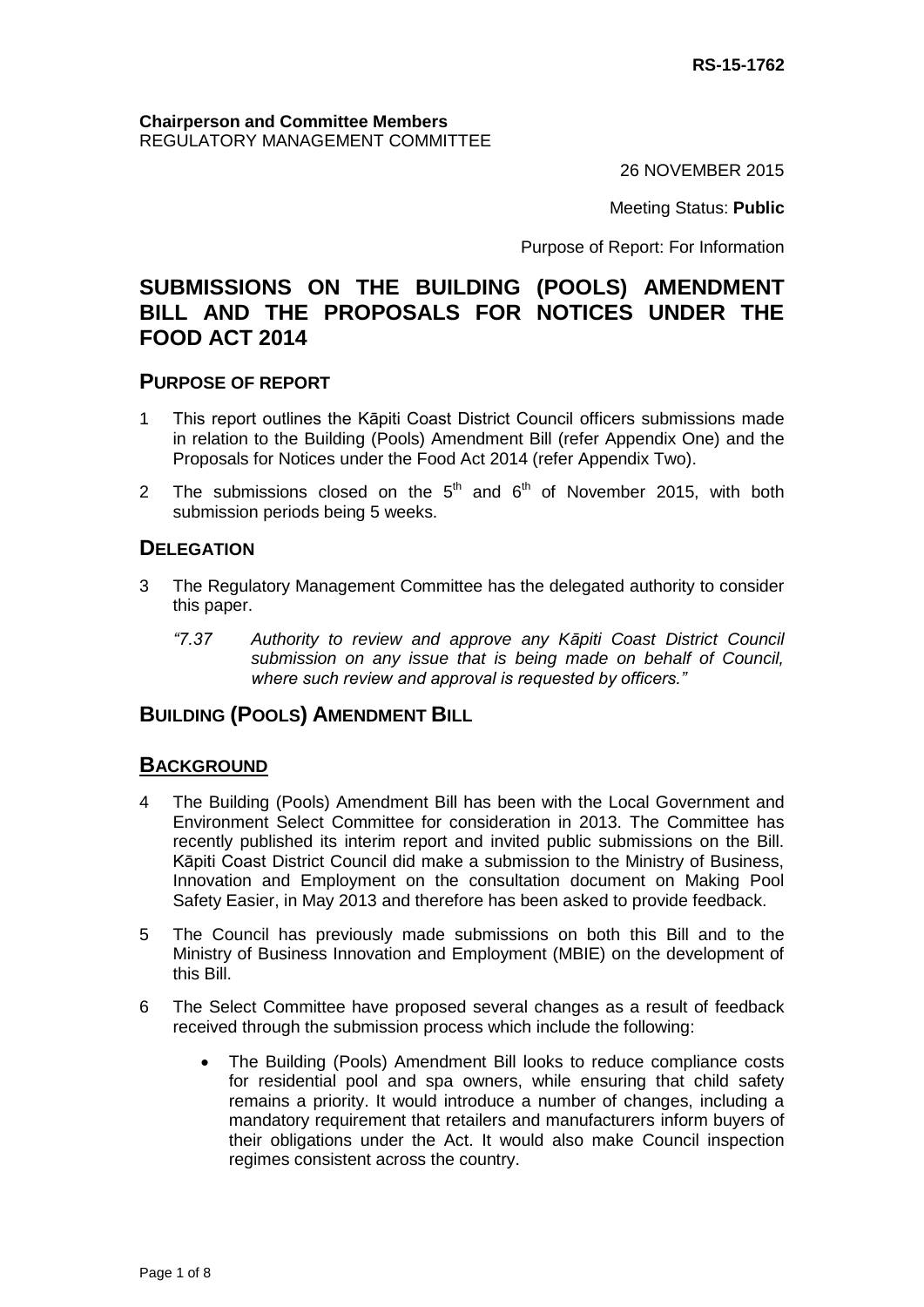• The Bill would amend the Building Act 2004 and repeal the Fencing of Swimming Pools Act 1987.

### **ISSUES AND OPTIONS**

- 7 The Compliance team have reviewed the proposal and fundamentally agree with the basic proposals; however Council officers believe that although the recommendations address issues going forward, the proposal does not take into account existing problems for pool owners theoretically covered by the Fencing of Swimming Pools Act (FOSPA) 1987. These issues are covered in the appendix. The significant areas of concern for the officers areas are:
	- Retrospective considerations;
	- Waiver process to retrospective situations;
	- Boundary fence as a pool fence.
- 8 The submission prepared by Council officers and submitted on behalf of Council, focusses on existing issues encountered daily under the Fencing of Swimming Pools Act 1987 by pool owners and how the officers believe these can be addressed without reducing safety concerns and providing opportunities for officer discretion with tools within the Building Act 2004. These tools include Waiver modifications being suggested and the proposed elimination of an exemption process under FOSPA.

# **PROPOSALS FOR NOTICES UNDER THE FOOD ACT 2014**

#### **BACKGROUND**

- 9 The proposed notices are made under the Food Act 2014 and relate to the following issues:
	- components of the template food control plans that will be used by the majority of food businesses;
	- notices in relation to food control plans and national programmes;
	- notices in relation to recognised agencies and persons;
	- notices in relation to imported food and importers.

#### **ISSUES AND OPTIONS**

- 10 The Environmental Health team reviewed the proposals and had significant concerns in relation to the following areas:
	- The complexity of the plans;
	- Recognised agencies and persons;
	- Costs for Councils due to complex audits and increased tasks; and
	- Lack of consistency in naming documents and when referring to similar procedures.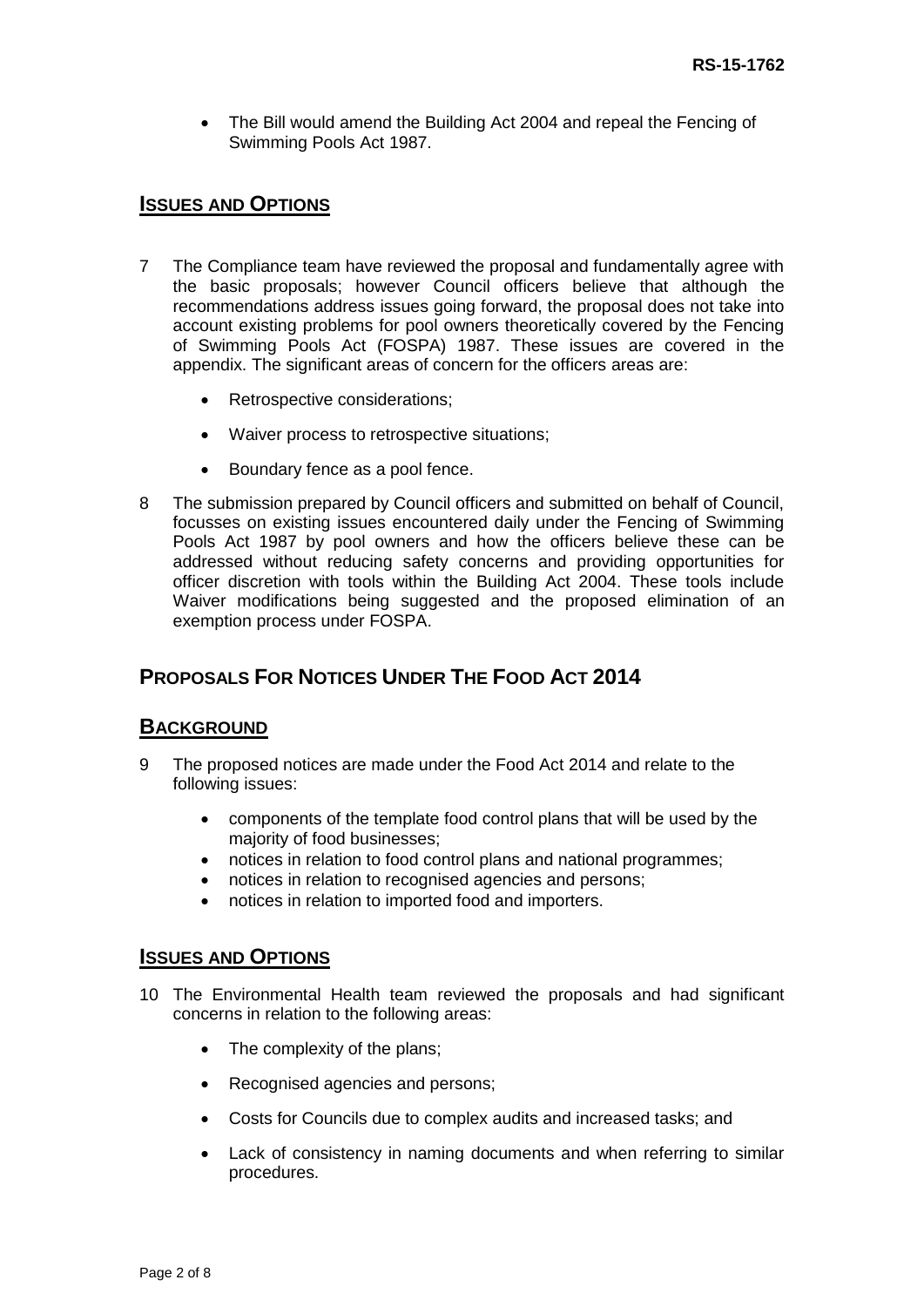- 11 The complexity and sheer volume of information in the proposed food control plans has changed significantly from what has been acceptable under voluntary implementation period and what we have been recently training our operators on. The concerns raised included:
	- Potential issues for operators who have English as a second language and for those with reading or sometimes writing difficulties;
	- The increase in time it might take to undertake a realistic audit, given the new requirements and reminding MPI that a lot of these businesses are small mum and dad run businesses who do not necessarily employ many staff and will not cope with the time it will take for an audit;
	- Increased complexity for operators trying to decide which pages of the many plans apply to them;
	- The increased costs to the business, the ratepayer or both; and the potential for businesses to fail in the transition; and
	- The need for MPI to look at the fundamental basis of the food control plans, work to simplify them and support businesses with education and training.
- 12 In relation to Recognised Persons and Agencies, the notices have clarified that TA auditors that are currently approved will be the sole auditors for businesses on food control plans until at least 2019. However they have proposed that TA auditors will have to gain extra competencies to be approved to inspect or audit the lower risk national programme premises. The concerns raised included:
	- MPI have previously advised that national programme premises will be subject to less regulation and lower costs and a requirement for auditors to gain extra competencies flies in the face of that;
	- National programme business account for approximately 60 of the 260 businesses in the district;
	- It would not make sense from a financial perspective for our officers to gain competencies to a higher level to inspect or audit our lower risk national programme premises. If other TA's feel the same way, there may not be enough private auditors to deliver the service; and
	- From March any one of these businesses changing hands would have to hire private auditors; and with private auditors there is likely to be a significant increase in costs; and
	- That the proposed system may have been over complicated.
- 13 It was submitted that it seemed that some tasks previously funded by MPI were now going to be devolved down to local government without any real consultation on the subject, and without any extra funding.
- 14 The rest of the submission related to consistency of naming documents and procedures in the various plans, and some technical errors in the documents.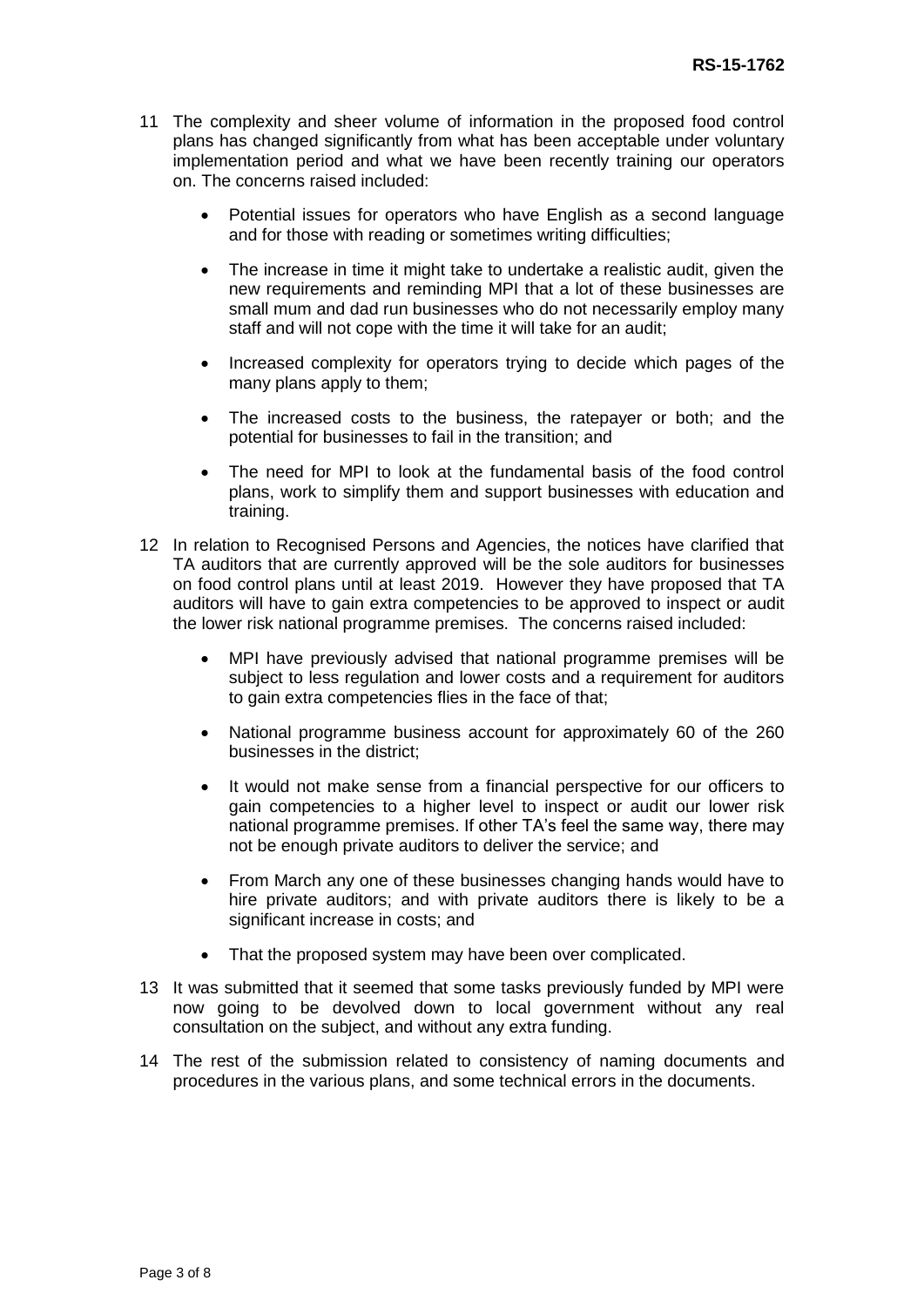## **CONSIDERATIONS**

### Policy considerations

15 There are no policy considerations with respect to these reports.

### Legal considerations

16 There are no legal considerations with respect to these reports.

#### Financial considerations

17 There are no legal considerations with respect to these reports.

## Tāngata whenua considerations

18 There are no Tāngata whenua considerations with respect to these reports.

## **SIGNIFICANCE AND ENGAGEMENT**

#### Degree of significance

19 There are no significant issues with respect to these reports.

## **Publicity**

20 There are no publicity issues with respect to these reports.

## **RECOMMENDATIONS**

- 21 That the Regulatory Management Committee notes and endorses the submission on the Building (Pools) Amendment Bill attached as Appendix One to Report-15-1762.
- 22 That the Regulatory Management Committee notes and endorses the submission on the Proposals for Notices under the Food Act 2014 attached as Appendix Two to Report-15-1762.

|  | <b>Report prepared by</b> | Approved for submission Approved for submission |  |
|--|---------------------------|-------------------------------------------------|--|
|--|---------------------------|-------------------------------------------------|--|

| <b>Nick Fowler</b>       | <b>Wayne Maxwell</b>      | Kevin Currie               |
|--------------------------|---------------------------|----------------------------|
| <b>Environmental</b>     | <b>Group Manager</b>      | <b>Group Manager</b>       |
| <b>Standards Manager</b> | <b>Corporate Services</b> | <b>Regulatory Services</b> |

#### **ATTACHMENTS**

- Appendix 1 Kapiti Coast District Council submission on the Building (Pools) Amendment Bill.
- Appendix 2 Kapiti Coast District Council submission on the Proposals for Notices under the Food Act 2014.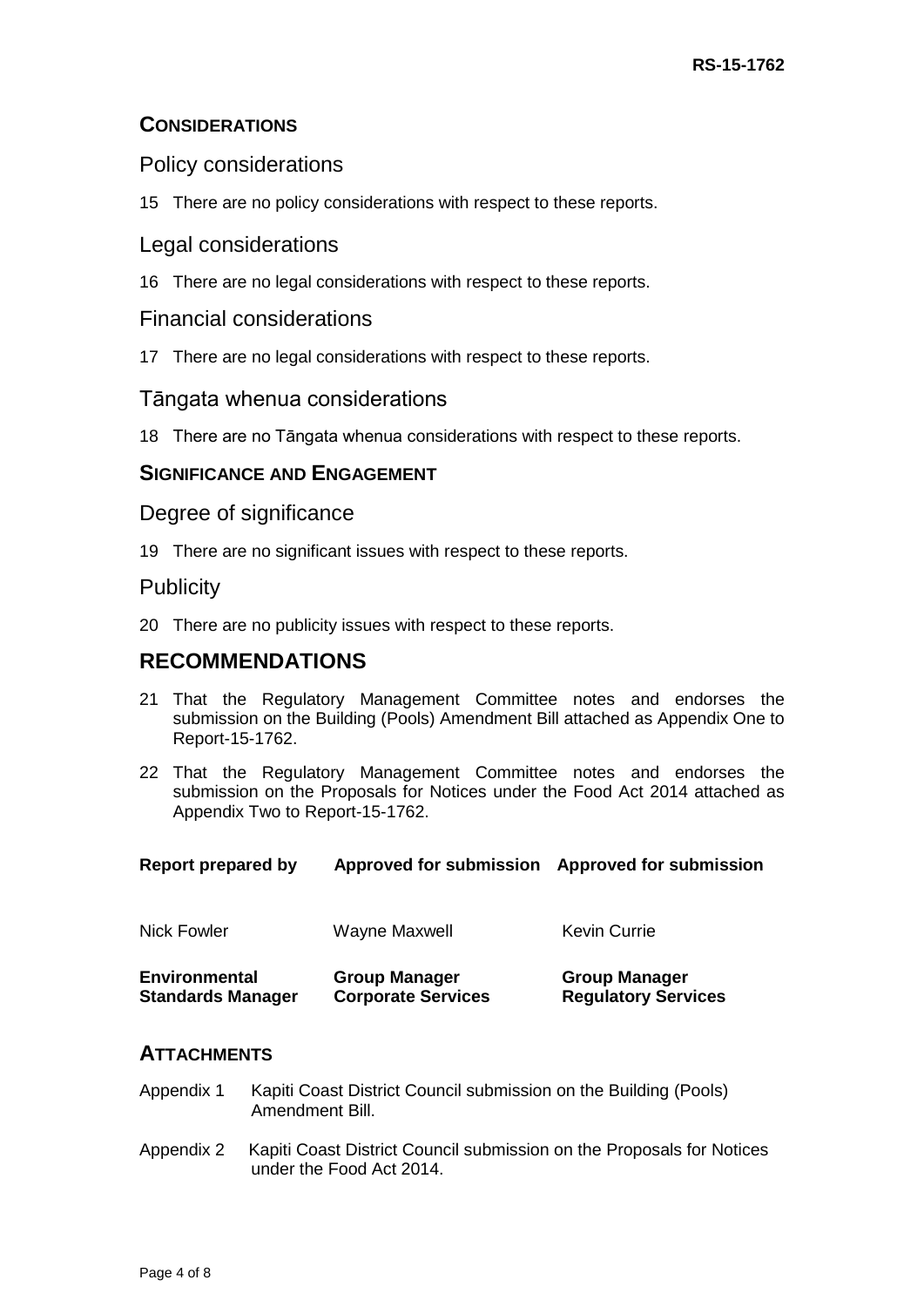#### **Appendix 1:**



Committee Secretariat Local Government and Environment Parliament Buildings **WELLINGTON** 

Dear Sir/Madam

Thank you for the opportunity to make a submission on the Building (Pools) Amendment Bill.

Our Compliance team have reviewed the proposal and fundamentally agree with the basic proposals; however we believe that although the recommendations address issues going forward, the proposal does not take into account existing problems for pool owners theoretically covered by the Fencing of Swimming Pools Act (FOSPA) 1987.

Our submission focusses on existing issues encountered daily under FOSPA by pool owners and how we believe these can be addressed without reducing safety concerns and providing opportunities for officer discretion with tools within the Building Act 2004. These tools include Waiver modifications being suggested and the proposed elimination of an exemption process under FOSPA.

We acknowledge the LGNZ submission currently being prepared as well and also the submission being put forward by Wellington City Council.

Thank you again.

Yours sincerely

Kevin Currie Group Manager, Regulatory Services

176 Rimu Road, Peraparaumu 6032 | Private Bag 60 601, Paraparaumu 5254 | T: 04 296 4700 F: 04 296 4030 | www.kapiticoast.govt.nz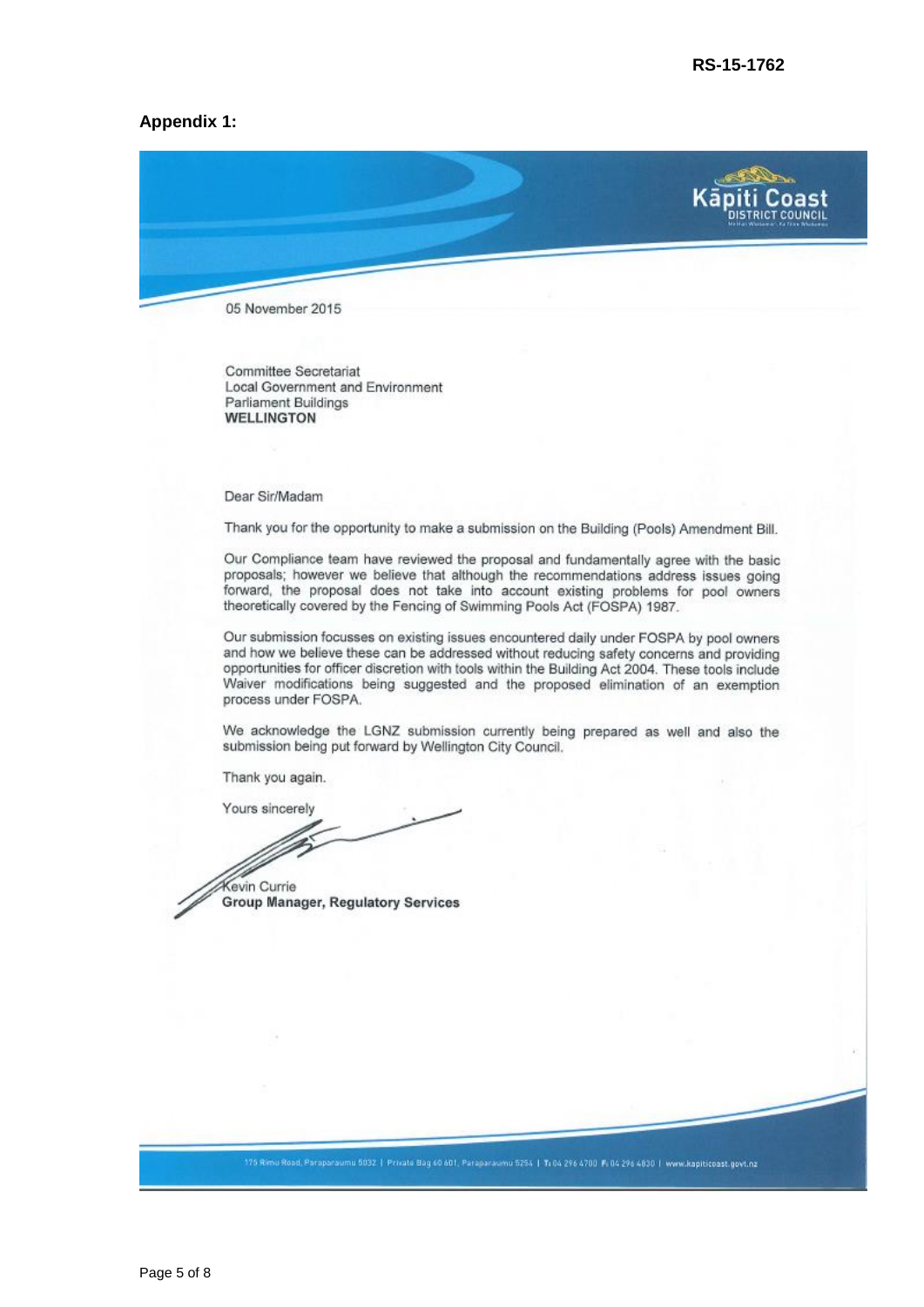#### Submission for pools Building Act amendment proposals

Staff involved with swimming pool fence inspections at Kapiti Coast District Council. fundamentally agree with the proposed principals regarding the changes being suggested with swimming pool barrier requirements. However, they note that the proposed changes only address concerns going forward and do not consider pools that have been built prior to and after the implementation of the Fencing of Swimming Pools Act 1987 (FOSPA) (the Act). We believe that the original interpretation and understanding of FOSPA has changed due to subsequent case law and Determinations and that existing pools may not necessarily be capable of being signed off without major redesign and/or construction work for a pool owner. If these issues were to be addressed during this legislation review problems for pool owners can be avoided.

It is acknowledged that the suggestions below are high level, but also consider actual working elements of day to day compliance and we believe these need to be addressed within this review.

The following points are intended to highlight the opportunities staff believe exist with the proposed Building Act pools Bill.

- 1) Retrospective considerations Staff agree with the basic proposals, however believe that although the proposed suggestions address future anomalies, it is unclear whether the proposals consider historical issues which are known to exist nationwide. Interpretations and rulings over the years, has changed views and decisions made by officers and continue to impact what officers "sign off" now, as to what they may have signed off when the Act commenced. The proposed Bill should take into consideration the impact of retrospective issues, which the current proposal does not seem to do.
- 2) Waiver process for retrospective situations The Building Act waiver process will enable officers to apply a sensible approach to address instances of minor noncompliance under the new provisions of the proposed Act changes. By providing a waiver process retrospectively for pools prior to 1 January 2017, simple non compliances could be easily addressed. We believe some mechanism to address historical anomalies is imperative to avoid potential significant cost to pool owners. If the waiver process does not work retrospectively, without the requirement for a Building Consent, then the current exemption process or something similar may be the only sensible way to address anomalies.
- 3) Height/distance anomalies under FOSPA FOSPA provides for various distances between items or structures which create difficulties for pool owners seeking compliance. An example is a fence acceptable under FOSPA where horizontal rails are more than 900mm apart. Yet a structure or item that can be deemed as being capable of supporting a child needs to be 1200mm clear distance away. Hence it is possible to sign off a "non-climbable fence" with 900mm spaced rails; yet not sign off the same fence where adjacent to the barrier there is an item providing a foothold at the same height as the bottom rail without a clear 1200mm clear height/distance around it. Similarly an opening latch for a gate or door has a 1500mm requirement. Similarly a balcony or first floor/mezzanine overlooking a pool area requires a 1200mm high fence to comply with FOSPA, yet the barrier only needs to be 1100mm to protect from falling without a pool below?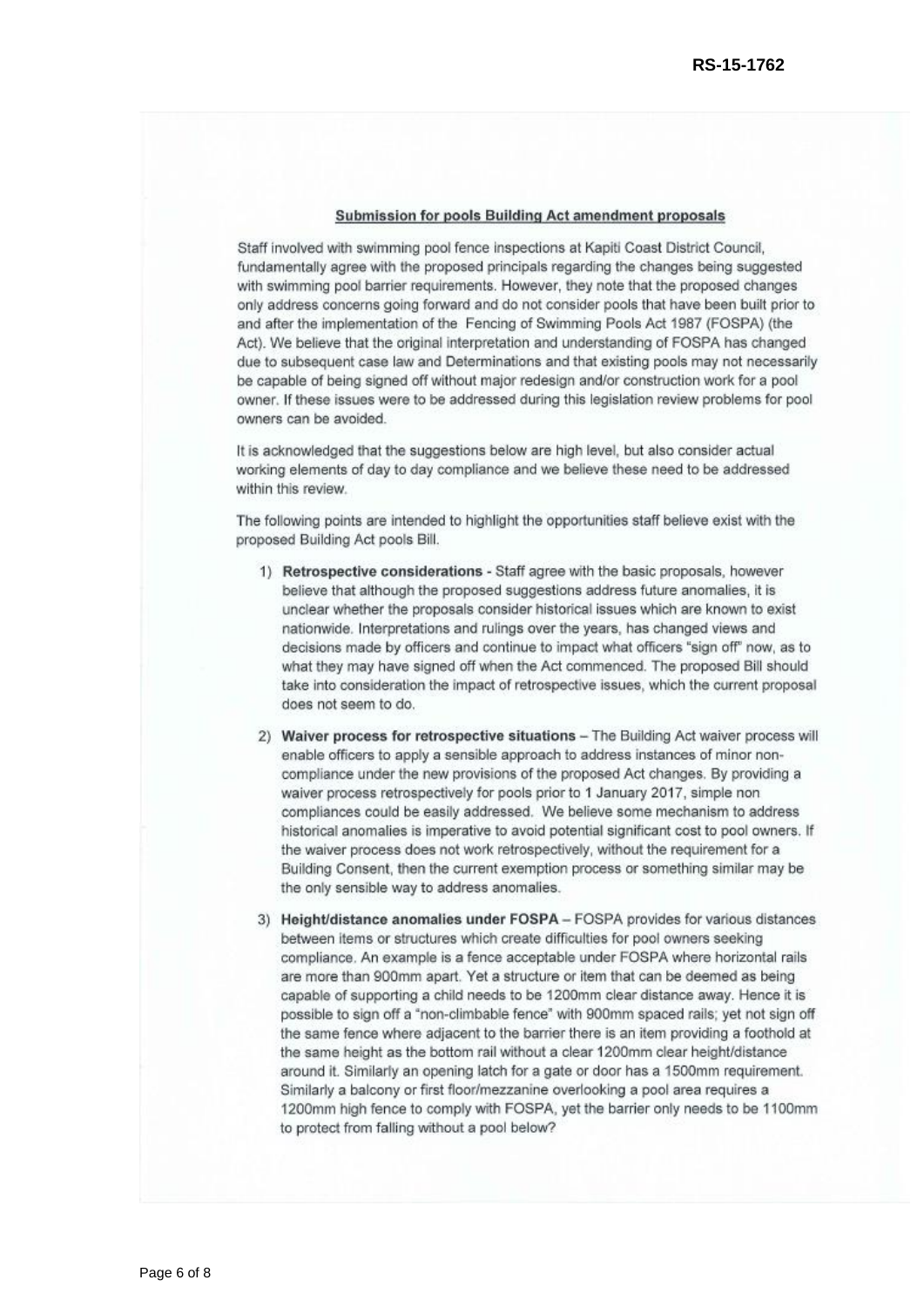- 4) Boundary fences A boundary fence is perfectly acceptable under FOSPA and the Building Act. However, the moment a neighbour places something against the fence it can become non-compliant and an alternative method of preventing entering the pool area is required. There is an opportunity to address in the Bill by either eliminating boundary fences as a means of an acceptable barrier solution or some other way where the pool owner has some direct control over what occurs.
- 5) Animal access (dog and cat flaps) Under FOSPA a cat flap with a dimension of 100mm x 100mm arguably does not comply as the opening across the diagonal now exceeds the 100mm set by the Act. Either such openings should be excluded when opening into a pool area or the dimension needs to be reconsidered for these types of instances and/or allowed for in a waiver opportunity as suggested above.
- 6) Travel distance to easy pool access Often the design of buildings is such that the pool area immediately adjacent to the pool has a complying barrier with 1200mm fence height. However, it is sometimes possible to climb up onto a wall or structure and move along it until the access over the 1200mm complying barrier is easily circumvented. TA's are approaching this in various ways, for example; we currently look to create a 1200mm minimum non climbable zone around the access point created by the adjoining structure; but we believe this should be addressed under the proposed changes.
- 7) Drop distance before requiring a complying barrier House balconies overlooking pool areas have complying barriers under the current Building Act at 1000mm or 1100mm in height however the FOSPA has a requirement of 1200mm. The drop from a balcony (or similar) may be prohibitive and be enough to deter a child from seeking access to the pool area. This is particularly the case with retrospective pool scenarios and either a requirement for a complying barrier should be established or the overall drop to the pool area should be considered as a means for a waiver?
- 8) Status of pool inspectors A number of TA's have specific swimming pool inspectors trained under FOSPA requirements. However, if the Bill is introduced as currently proposed, it is possible that only qualified Building Officers will be able to sign off pool areas. This could create resourcing issues for TA's and add significant training requirements. It seems logical that the Bill/amendment should provide for \*pool inspector" without the requirement for training on Building Code and other technical areas of BCA work.
- 9) Existing pool Policies A number of TA's have existing or proposed "Pool Policies" that address options for considering solutions to existing pool situations, such as; allowing high level bolts to sliding doors onto immediate pool areas. These Policies provide pragmatic solutions that TA's have considered as sensible solutions to buildings designed around pool areas. We believe the proposed changes should acknowledge these policies and/or provide for them via a waiver and policy acknowledgement section within the proposed Bill.

We acknowledge that the items above at a very practical level as stated earlier; but believe that they are very relevant and arguably more pertinent with respect to the review, in that